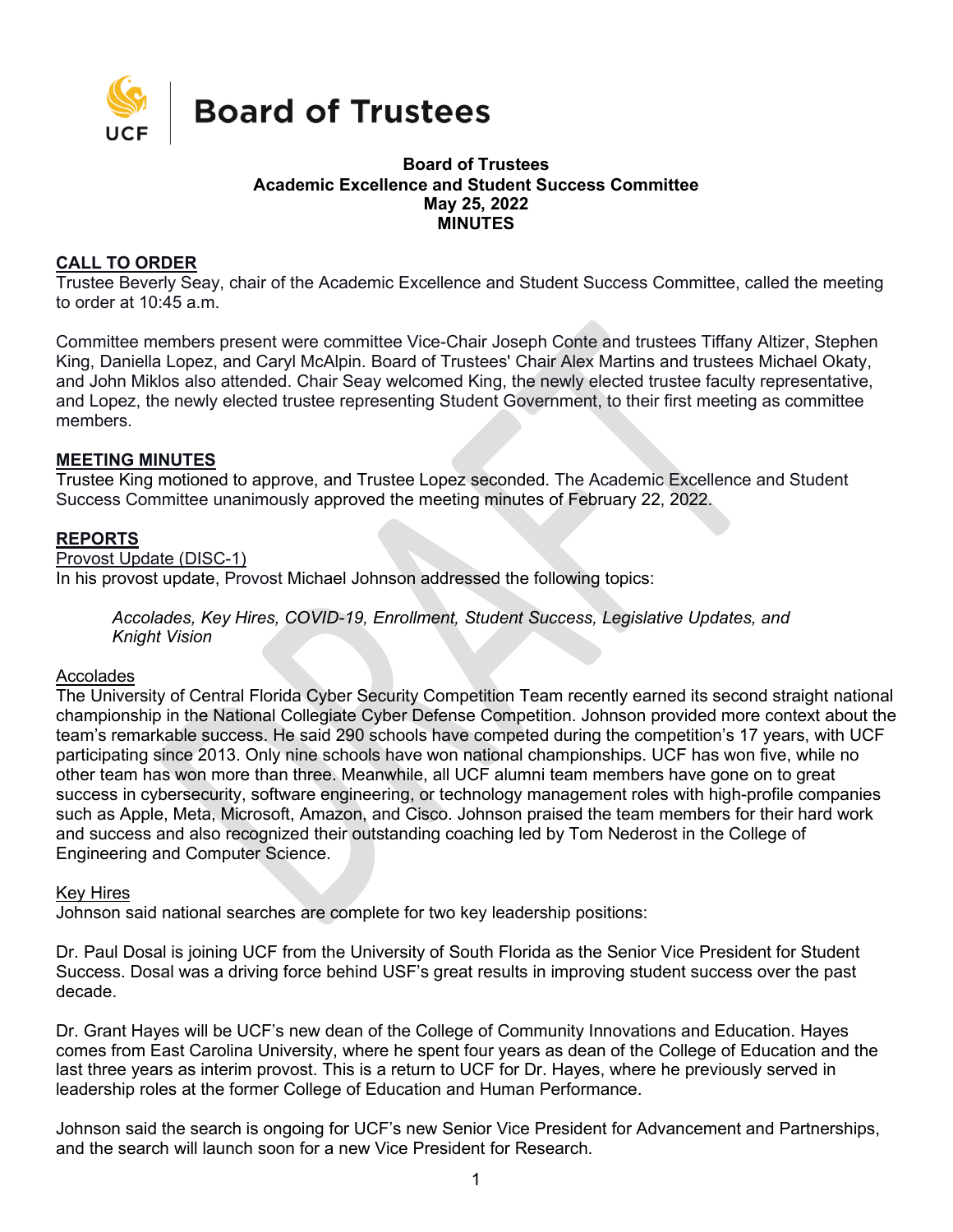# COVID-19

Johnson reported that health experts indicate we are entering the endemic phase. This doesn't mean COVID is gone but will rise and fall, like a more dangerous version of the flu, he said. In this new phase, UCF is standing down some of the previous protocols such as testing that was available on campus, the COVID hotline and notifications of faculty for students who test positive.

UCF will continue to monitor the virus and will adjust as necessary if conditions get worse, Johnson said.

## **Enrollment**

Johnson said enrollment is down for summer and in fall predictions compared to summer, the decrease is at about 8 percent; at 4 percent this time a year ago for fall.

Part of the reason is graduate enrollment is down, particularly for master's students. Johnson said this is not surprising given graduate programs tend to be cyclic. When job opportunities increase, graduate enrollment tends to go down. At the undergraduate level, some contributing factors to the decrease are improved graduation rates and students who have stopped pursuing their education. To mitigate these reductions, Johnson said UCF is admitting more freshmen and reaching out to students who have not re-enrolled.

While enrollment is down this summer, Johnson said the university is seeing wait lists for some online courses, despite in-person sections in the same courses having seats available. UCF has added some online courses to help students get those they need.

Projections for the final fall count are projected around 69,500, similar to fall 2019, he said.

## Student Success

Johnson said there are many ways to help students overcome barriers to completing their degree. One of them is a relatively new degree program, the Bachelor of General Integrative Studies. For more details, Johnson called on Dr. Wayne Bowen, Interim Associate Dean and Director of Interdisciplinary Studies in the College of Undergraduate Studies.

Bowen said UCF introduced this degree program in 2019-20. UCF found that many students had more than 120 credit hours but couldn't finish because of one problem or another. The program enables students with at least 60 credit hours to overcome remaining obstacles and complete their bachelor's degree. UCF awarded its 1,000<sup>th</sup> degree from this program during spring commencement.

Chair Seay said the program is an innovative way to help students get their degree and move on to getting a job.

#### Legislative Updates

Johnson provided the committee with updates from the Florida Legislature's 2021-22 session.

- Funding UCF's final funding determinations depend on the governor's pending budget approval and vetoes. Currently, UCF stands to receive:
	- $\circ$  \$20 million in new operational support as part of educational and general base funding. The funds are aimed at investments to aid economic development, particularly in high-tech areas.
	- $\circ$  \$29 million to help build a new home for the UCF College of Nursing at Lake Nona's Medical City.
	- $\circ$  and nearly \$7 million for nursing and related efforts as a part of the Legislature's increased focus on the state's growing nursing shortage.
- House Bill 7 (Individual Freedom) This bill alters the Florida civil rights law that prohibits discrimination and defines certain acts as discrimination. The law prohibits instruction or training that that "espouses, promotes, advances, inculcates, or compels [students] to believe" a set of subjects that address race, sexism, and society. Johnson said UCF is working to clarify how this legislation will affect faculty members' approach to teaching.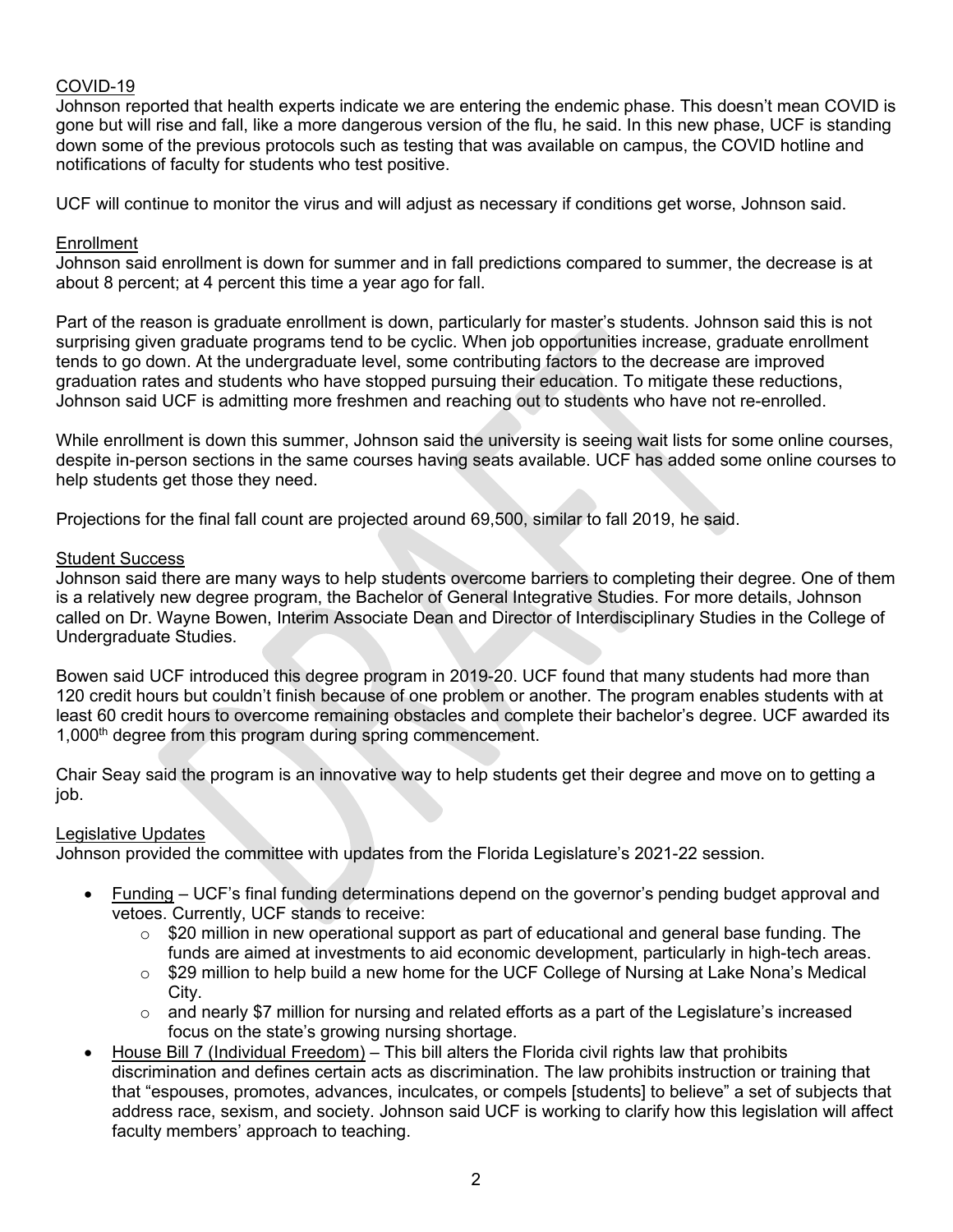- Senate Bill 7044 Johnson said this bill establishes a new five-year post-tenure review requirement for faculty. UCF already has a third-year review, which Johnson said will change.
	- $\circ$  This legislation also requires state universities in Florida to change accreditors with every future accreditation cycle. For both measures, The Board of Governors is developing new regulations which will give UCF a better understanding of next steps.
- Legislative Budget Requests Johnson said the Board of Governors had recently provided instructions on how to submit this year's legislative budget requests and that a UCF team has started work immediately on requirements.

Knight Vision – Johnson said the Knight Vision project is moving toward its July 1 start date. He said not everything will be perfect. A very strong team is working on the implementation with contingencies should serious problems develop. UCF's new business platform's expected start date is July 1. This will include Workday, a modern cloud-based ERP, and a partial staff reorganization that will reorder some finance and human resource functions.

In closing his report, Johnson said it looked like brighter times are here, with UCF moving from a reactive mode to thinking more strategically about the university's course for the future. Johnson said he was grateful to everyone – particularly faculty and staff – who had helped the university get through two difficult pandemic years.

# **ACTION**

# Conferral of Degrees (AESC-1)

Johnson submitted for approval the conferral of degrees for summer 2022. UCF expects to award approximately 3,015 degrees during commencement ceremonies on August 5-6.

Trustee Altizer motioned to approve, and Trustee McAlpin seconded. The committee unanimously approved the Conferral of Degrees.

# 2022 UCF Tenure Recommendations (AESC-2)

President Johnson presented 48 faculty members from across 10 colleges for consideration of tenure who had demonstrated high productivity and excellence in teaching, research, and service. He explained that the faculty members had gone through a rigorous and objective review process that takes years. 2022 Tenure Recommendations were presented by Provost Johnson.

Trustee King motioned to approve, and Vice-Chair Conte seconded. The committee unanimously approved the 2022 UCF Tenure Recommendations.

# Tenure with Hire (AESC-3)

Provost Johnson submitted a tenure with hire request for four highly qualified incoming faculty members:

- Dr. Nathan Bowling, College of Sciences, will serve as an associate professor in the Department of Psychology.
- Dr. Andrea Burrows, College of Community Innovation and Education, will serve as the director of the School of Teacher Education and a professor.
- Dr. Ann Eddins, College of Health Professions and Sciences will serve as the director of the School of Communications Sciences and Disorders and a professor.
- Dr. Azizeh Sowan, College of Nursing, will serve as chair of the Department of Nursing Practice.

Vice-Chair Conte motioned to approve, and Trustee King seconded. The committee unanimously approved Tenure with Hire.

#### Report from Student Government Immediate-Past-President (DISC-2)

Meg Hall, former trustee and immediate past president of Student Government, provided an update on Student Government Executive Branch accomplishments for the 2021-22 academic year. She covered the areas of student affairs, academic affairs, athletics, diversity an inclusion, governmental affairs, safety and transportation, sustainability and innovation, communications, and outreach.